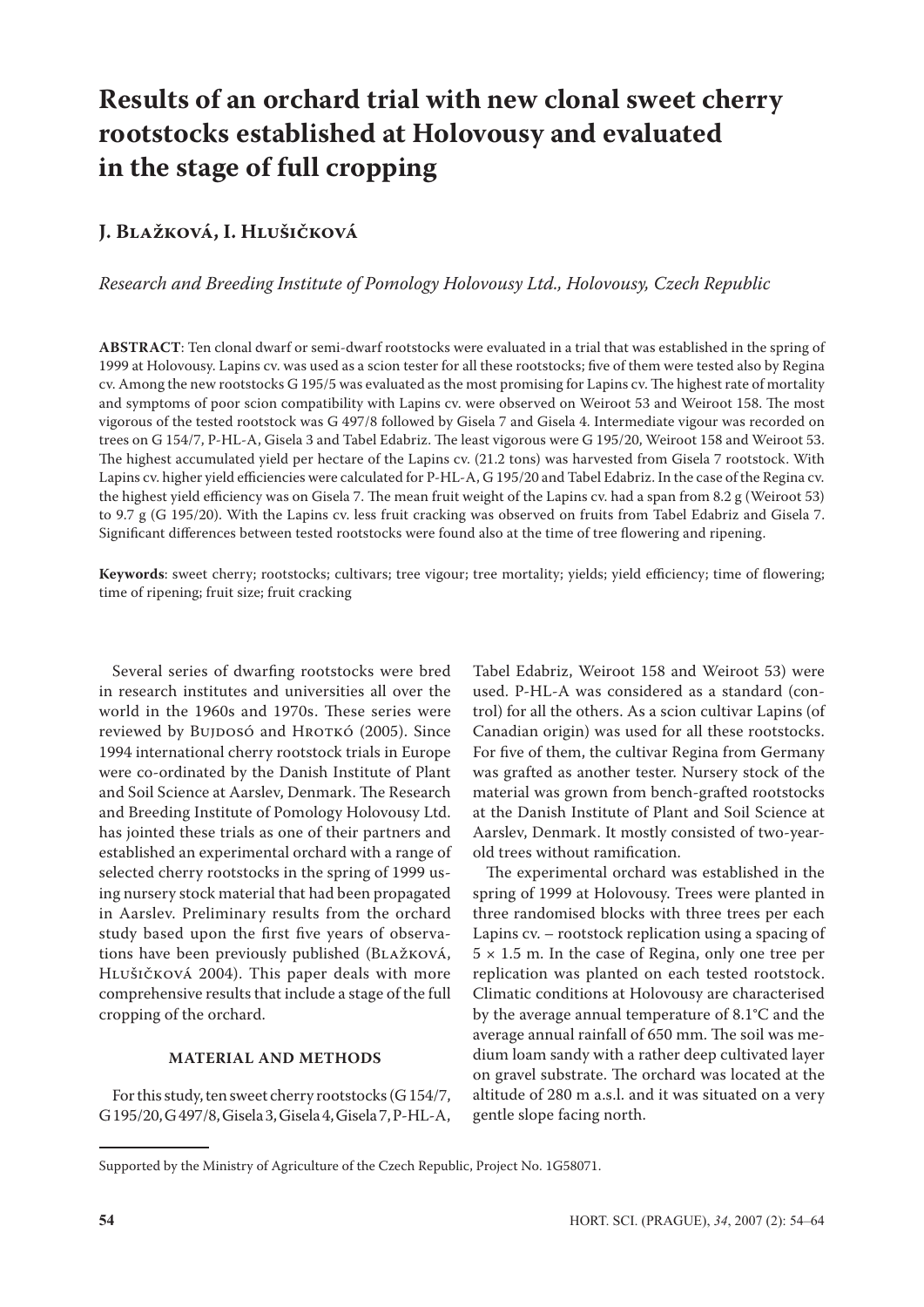Experimental trees were cut back just after planting to induce side branching at the height of 0.7 m above ground level. Then they were trained as spindles using strong wooden stakes as supports and using shoot binding and pegging to achieve more horizontal positions of the side branches. No irrigation was applied in the orchard. Clean strips were kept under trees by contact herbicides whereas frequently cut sod was kept in alleys between tree rows. Fertilisers were applied according to soil analyses. Spraying treatments against pests and diseases were conducted according to the recommendations for commercial orchards.

After the end of every growing season, the length of the prolonging shoots and characteristics necessary for calculations of canopy volume and trunk cross-section area were measured on all experimental trees. From the second year, the begin date of flowering (when 25 flowers were open), flower set, fruit set, begin date of fruit ripening, percentage of cracked fruits, weight of yield, mean fruit weight and soluble solids content in the fruit were further recorded. Besides these characteristics, the health status of every tree was regularly monitored during the run of this experiment.

Phenological data were recorded as successive calendar dates starting January  $1<sup>st</sup>$ . The phenological data from other years were transformed to the mean of 2000 for their use in regression analyses. Flower and fruit sets were estimated subjectively using a 1–9 rating scale  $(1 = no set)$ . Beginning of fruit ripening was also estimated subjectively according to taste and firmness of the majority of fruits. Mean fruit weight was determined by weighing of a randomly gathered sample of 50 fruits. In the case of smaller crop all fruits were weighed. All gathered data were processed by ANOVA and regression analyses. In-

tervals of least significant difference were calculated to separate the rootstock means.

# **RESULTS**

#### **Mortality of trees**

Tree dieback was recorded only on trees grafted by Lapins cv. (Table 1). The highest rate of mortality occurred on the rootstock Weiroot 53 where 4 trees among 9 that were planted died before the end of 2006. Half of the loss was further observed with trees on Weiroot 158 and an additional tree died on Tabel Edabriz rootstock. Nearly all cases of the tree dieback were clearly bound with poor scion compatibility expressed by yellowing of leaves and trunk gummosis. These symptoms are the most severe on all trees on Weiroot 53 and probably all of them will die during the next few years.

No symptoms indicating any problems with scion compatibility have been observed till the present on trees grafted by Regina cv. Unfortunately, the rootstock Weiroot 53, which was the most involved concerning these problems with Lapins cv., was not used in the combination.

# **Tree vigour**

The most vigorous of the tested rootstock was G 497/8 followed by Gisela 7 and Gisela 4 (Fig. 1). Intermediate vigour was observed on trees on G 154/7, P-HL-A, Gisela 3 and Tabel Edabriz. The least vigorous were G 195/20, Weiroot 158 and Weiroot 53. The weak vigour of Lapins trees on Weiroot 158 and especially on Weiroot 53, however, might be partly connected to the poor scion compatibility of these combinations.

|  | Table 1. Mortality of trees (%) of Lapins cv. in the orchard 2000-2006 |
|--|------------------------------------------------------------------------|
|--|------------------------------------------------------------------------|

| Rootstock     | 2000         | 2001             | 2002         | 2003             | 2004         | 2005         | 2006         | Total        |
|---------------|--------------|------------------|--------------|------------------|--------------|--------------|--------------|--------------|
| G 154/7       | $\mathbf{0}$ | $\boldsymbol{0}$ | $\mathbf{0}$ | $\mathbf{0}$     | $\mathbf{0}$ | $\mathbf{0}$ | $\mathbf{0}$ | $\mathbf{0}$ |
| G 195/20      | $\Omega$     | $\boldsymbol{0}$ | $\mathbf{0}$ | $\mathbf{0}$     | $\mathbf{0}$ | $\mathbf{0}$ | $\mathbf{0}$ | $\mathbf{0}$ |
| G 497/8       | $\Omega$     | $\boldsymbol{0}$ | $\mathbf{0}$ | $\mathbf{0}$     | $\mathbf{0}$ | $\mathbf{0}$ | $\mathbf{0}$ | $\Omega$     |
| Gisela 3      | $\Omega$     | $\boldsymbol{0}$ | $\mathbf{0}$ | $\mathbf{0}$     | $\mathbf{0}$ | $\mathbf{0}$ | $\mathbf{0}$ | $\mathbf{0}$ |
| Gisela 4      | $\mathbf{0}$ | $\boldsymbol{0}$ | $\mathbf{0}$ | $\mathbf{0}$     | $\mathbf{0}$ | $\mathbf{0}$ | $\mathbf{0}$ | $\mathbf{0}$ |
| Gisela 7      | $\mathbf{0}$ | $\boldsymbol{0}$ | $\mathbf{0}$ | $\boldsymbol{0}$ | $\mathbf{0}$ | $\mathbf{0}$ | $\mathbf{0}$ | $\mathbf{0}$ |
| $P-HL-A$      | $\mathbf{0}$ | $\boldsymbol{0}$ | $\mathbf{0}$ | $\boldsymbol{0}$ | $\mathbf{0}$ | $\mathbf{0}$ | $\mathbf{0}$ | $\mathbf{0}$ |
| Tabel Edabriz | $\mathbf{0}$ | $\mathbf{0}$     | $\mathbf{0}$ | 11               | $\mathbf{0}$ | $\mathbf{0}$ | $\mathbf{0}$ | 11           |
| Weiroot 158   | $\mathbf{0}$ | $\boldsymbol{0}$ | $\mathbf{0}$ | $\mathbf{0}$     | 11           | $\mathbf{0}$ | 11           | 22           |
| Weiroot 53    | 11           | 22               | $\mathbf{0}$ | $\mathbf{0}$     | $\mathbf{0}$ | 11           | $\mathbf{0}$ | 44           |
| Total         | 1.1          | 2.2              | $\mathbf{0}$ | 1.1              | 1.1          | 1.1          | $1.1\,$      | 7.8          |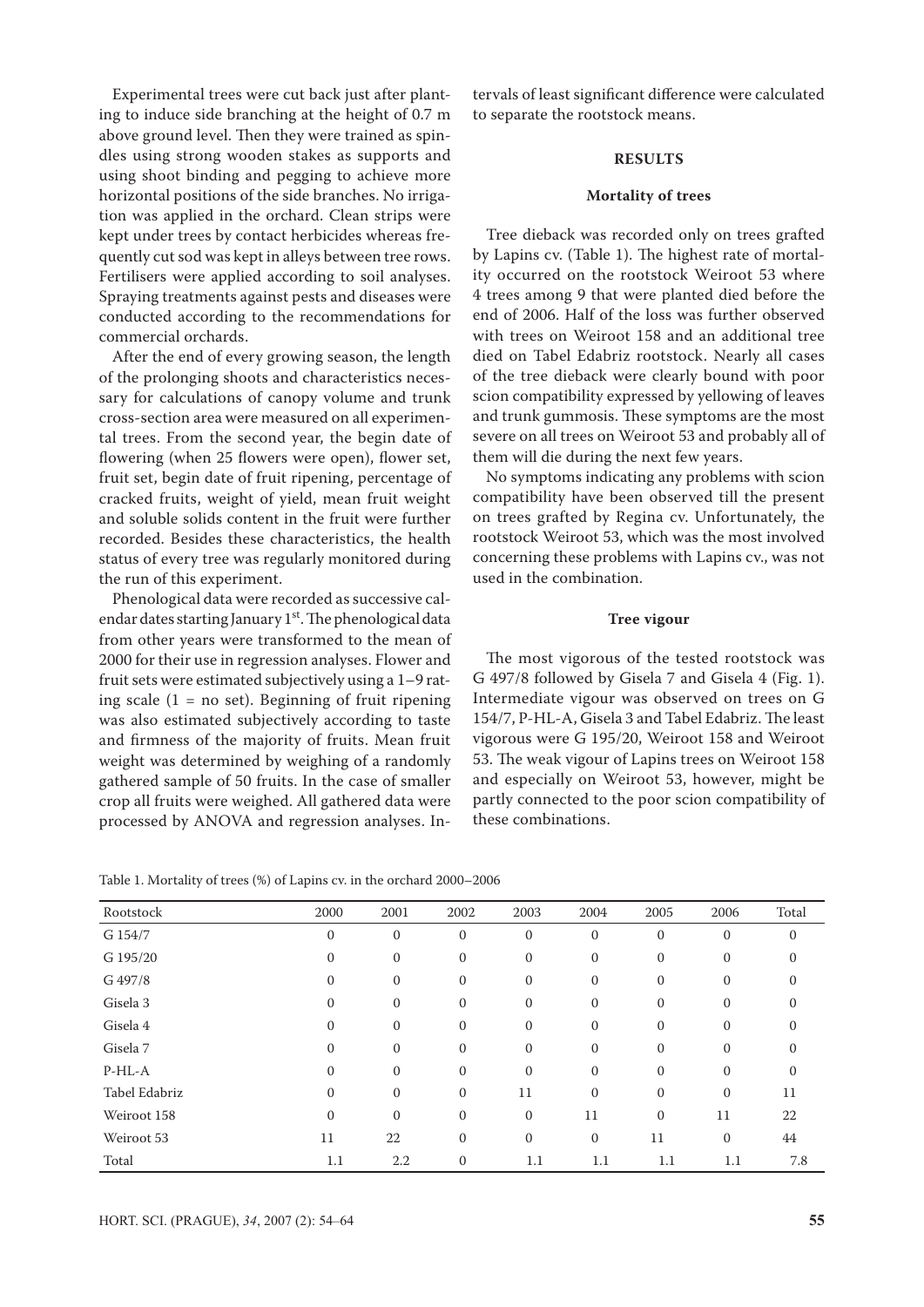

Fig. 1. Tree vigour expressed by canopy volume (CV) and trunkcross-section area (TCA) in 2006

#### **Flower set**

# **Fruit set**

Table 2. Flower set (1–9) of Lapins and Regina cvs. on tested rootstocks in 2000–2006

|                                                                                                                                                                                                                                                                                                                                                                  |     |                                                                                                                                                                                                                                                                                         |     |     |        | Tabel | ≫   | ⋗                                                                                                                                                                                                                      | LSD                                                |     |         |                                                          |     |     |     |           |  |  |
|------------------------------------------------------------------------------------------------------------------------------------------------------------------------------------------------------------------------------------------------------------------------------------------------------------------------------------------------------------------|-----|-----------------------------------------------------------------------------------------------------------------------------------------------------------------------------------------------------------------------------------------------------------------------------------------|-----|-----|--------|-------|-----|------------------------------------------------------------------------------------------------------------------------------------------------------------------------------------------------------------------------|----------------------------------------------------|-----|---------|----------------------------------------------------------|-----|-----|-----|-----------|--|--|
| Lapins CV Regina CV <b>-</b> Lapins TCA                                                                                                                                                                                                                                                                                                                          |     |                                                                                                                                                                                                                                                                                         |     |     |        |       |     | - Regina TCA                                                                                                                                                                                                           |                                                    |     |         |                                                          |     |     |     |           |  |  |
| Trees of Regina cv. on the same rootstock grew<br>mostly about 10-20% more vigorously than trees<br>of Lapins. The weakest growth of Regina cv. was<br>observed on Tabel Edabriz.                                                                                                                                                                                |     | place in 2002 as a response to the infestation of these<br>trees by cherry leaf spot in the previous year. With<br>Regina cv., relatively the most abundant flowering<br>was recorded with trees on Weiroot 158, which sig-<br>nificantly differed in this characteristic from trees or |     |     |        |       |     |                                                                                                                                                                                                                        |                                                    |     |         |                                                          |     |     |     |           |  |  |
|                                                                                                                                                                                                                                                                                                                                                                  |     | <b>Flower</b> set                                                                                                                                                                                                                                                                       |     |     |        |       |     | Gisela 4 and Gisela 7.                                                                                                                                                                                                 |                                                    |     |         |                                                          |     |     |     |           |  |  |
|                                                                                                                                                                                                                                                                                                                                                                  |     |                                                                                                                                                                                                                                                                                         |     |     |        |       |     |                                                                                                                                                                                                                        | Trees of Regina cv. had generally somewhat a high- |     |         |                                                          |     |     |     |           |  |  |
| All rootstocks generated abundant flowering of                                                                                                                                                                                                                                                                                                                   |     |                                                                                                                                                                                                                                                                                         |     |     |        |       |     | er flower set than trees of Lapins. This phenomenor                                                                                                                                                                    |                                                    |     |         |                                                          |     |     |     |           |  |  |
| trees as soon as the second year after planting (Ta-<br>ble 2). Differences between rootstocks with both<br>cultivars were generally relatively small and mostly                                                                                                                                                                                                 |     |                                                                                                                                                                                                                                                                                         |     |     |        |       |     | is probably related to poor cropping of the cultival<br>in this trial.                                                                                                                                                 |                                                    |     |         |                                                          |     |     |     |           |  |  |
| insignificant. With Lapins cv. the highest values of<br>the mean flower set were observed on the rootstocks                                                                                                                                                                                                                                                      |     |                                                                                                                                                                                                                                                                                         |     |     |        |       |     | <b>Fruit set</b>                                                                                                                                                                                                       |                                                    |     |         |                                                          |     |     |     |           |  |  |
| Gisela 4, G 195/20 and Weiroot 158. On the other<br>hand, the lowest mean flower set was observed in<br>trees on Gisela 7, which were also somewhat less<br>precocious than trees on other rootstocks. Inferior<br>flowering of Lapins cv. trees on all rootstocks took<br>Table 2. Flower set (1–9) of Lapins and Regina cvs. on tested rootstocks in 2000–2006 |     |                                                                                                                                                                                                                                                                                         |     |     |        |       |     | means between rootstocks with both cultivars were<br>relatively small and mostly insignificant (Table 3)<br>With Lapins cv. the highest value of the mean fruit<br>set was recorded on the rootstock G 195/20 followed |                                                    |     |         | Also in this characteristic the differences in the total |     |     |     |           |  |  |
|                                                                                                                                                                                                                                                                                                                                                                  |     |                                                                                                                                                                                                                                                                                         |     |     | Lapins |       |     | Regina                                                                                                                                                                                                                 |                                                    |     |         |                                                          |     |     |     |           |  |  |
| Rootstock                                                                                                                                                                                                                                                                                                                                                        | 00  | 01                                                                                                                                                                                                                                                                                      | 02  | 03  | 04     | 05    | 06  | Ø                                                                                                                                                                                                                      | 00                                                 | 01  | 02      | 03                                                       | 04  | 05  | 06  | Ø         |  |  |
| G 154/7                                                                                                                                                                                                                                                                                                                                                          | 6.9 | 7.3                                                                                                                                                                                                                                                                                     | 4.1 | 6.9 | 6.3    | 8.2   | 7.9 | 6.8                                                                                                                                                                                                                    |                                                    |     |         |                                                          |     |     |     |           |  |  |
| G 195/20                                                                                                                                                                                                                                                                                                                                                         | 7.3 | 8.3                                                                                                                                                                                                                                                                                     | 4.9 | 7.1 | 5.3    | 8.2   | 7.8 | 7.0                                                                                                                                                                                                                    |                                                    |     |         |                                                          |     |     |     |           |  |  |
| G 497/8                                                                                                                                                                                                                                                                                                                                                          | 7.1 | 7.7                                                                                                                                                                                                                                                                                     | 4.5 | 5.8 | 4.6    | 8.9   | 7.9 | 6.6                                                                                                                                                                                                                    | 7.7                                                | 8.7 | 5.3     | 8.0                                                      | 8.0 | 8.0 | 8.0 | 7.7       |  |  |
| Gisela 3                                                                                                                                                                                                                                                                                                                                                         | 6.9 | 7.7                                                                                                                                                                                                                                                                                     | 3.2 | 6.8 | 4.6    | 8.3   | 7.7 | 6.5                                                                                                                                                                                                                    |                                                    |     |         |                                                          |     |     |     |           |  |  |
| Gisela 4                                                                                                                                                                                                                                                                                                                                                         | 7.1 | 8.3                                                                                                                                                                                                                                                                                     | 4.6 | 7.6 | 5.6    | 8.8   | 8.4 | 7.2                                                                                                                                                                                                                    | 7.7                                                | 7.0 | 6.0     | 8.0                                                      | 8.0 | 7.0 | 7.7 | 7.3       |  |  |
| Gisela 7                                                                                                                                                                                                                                                                                                                                                         | 5.9 | 7.4                                                                                                                                                                                                                                                                                     | 4.2 | 7.1 | 5.0    | 7.7   | 7.6 | 6.4                                                                                                                                                                                                                    | 5.3                                                | 7.7 | 7.0     | 8.0                                                      | 7.5 | 8.0 | 8.0 | 7.4       |  |  |
| $P-HL-A$                                                                                                                                                                                                                                                                                                                                                         | 6.7 | 6.9                                                                                                                                                                                                                                                                                     | 4.8 | 7.2 | 4.3    | 8.3   | 7.7 | 6.6                                                                                                                                                                                                                    |                                                    |     |         |                                                          |     |     |     |           |  |  |
| Tabel Edabriz                                                                                                                                                                                                                                                                                                                                                    | 7.0 | 7.6                                                                                                                                                                                                                                                                                     | 4.5 | 7.3 | 4.7    | 8.8   | 7.7 | 6.8                                                                                                                                                                                                                    | 7.3                                                | 7.7 | 6.0     | 7.7                                                      | 7.7 | 8.0 | 8.0 | $7.5\,$   |  |  |
| Weiroot 158                                                                                                                                                                                                                                                                                                                                                      | 7.3 | 8.4                                                                                                                                                                                                                                                                                     | 4.3 | 6.6 | 6.0    | 8.5   | 8.2 | $7.0\,$                                                                                                                                                                                                                | 7.7                                                | 8.0 | 7.0     | 8.8                                                      | 7.7 | 8.0 | 8.5 | $\rm 8.0$ |  |  |
| Weiroot 53                                                                                                                                                                                                                                                                                                                                                       | 6.9 | 8.8                                                                                                                                                                                                                                                                                     | 4.0 | 5.9 | 5.0    | 8.6   | 7.7 | 6.7                                                                                                                                                                                                                    |                                                    |     |         |                                                          |     |     |     |           |  |  |
| Total                                                                                                                                                                                                                                                                                                                                                            | 6.9 | 7.8                                                                                                                                                                                                                                                                                     | 4.3 | 6.8 | 5.1    | 8.4   | 7.9 | 6.8                                                                                                                                                                                                                    | 7.1                                                | 7.8 | 6.3     | 8.1                                                      | 7.8 | 7.8 | 8.0 | 7.6       |  |  |
| LSD $(P = 0.05)$                                                                                                                                                                                                                                                                                                                                                 | 0.6 | 0.4                                                                                                                                                                                                                                                                                     | 0.7 | 0.5 | 0.4    | 0.3   | 0.5 | 0.4                                                                                                                                                                                                                    | 1.1                                                | 0.9 | $1.0\,$ | 0.6                                                      | 0.6 | 0.8 | 0.5 | $0.5\,$   |  |  |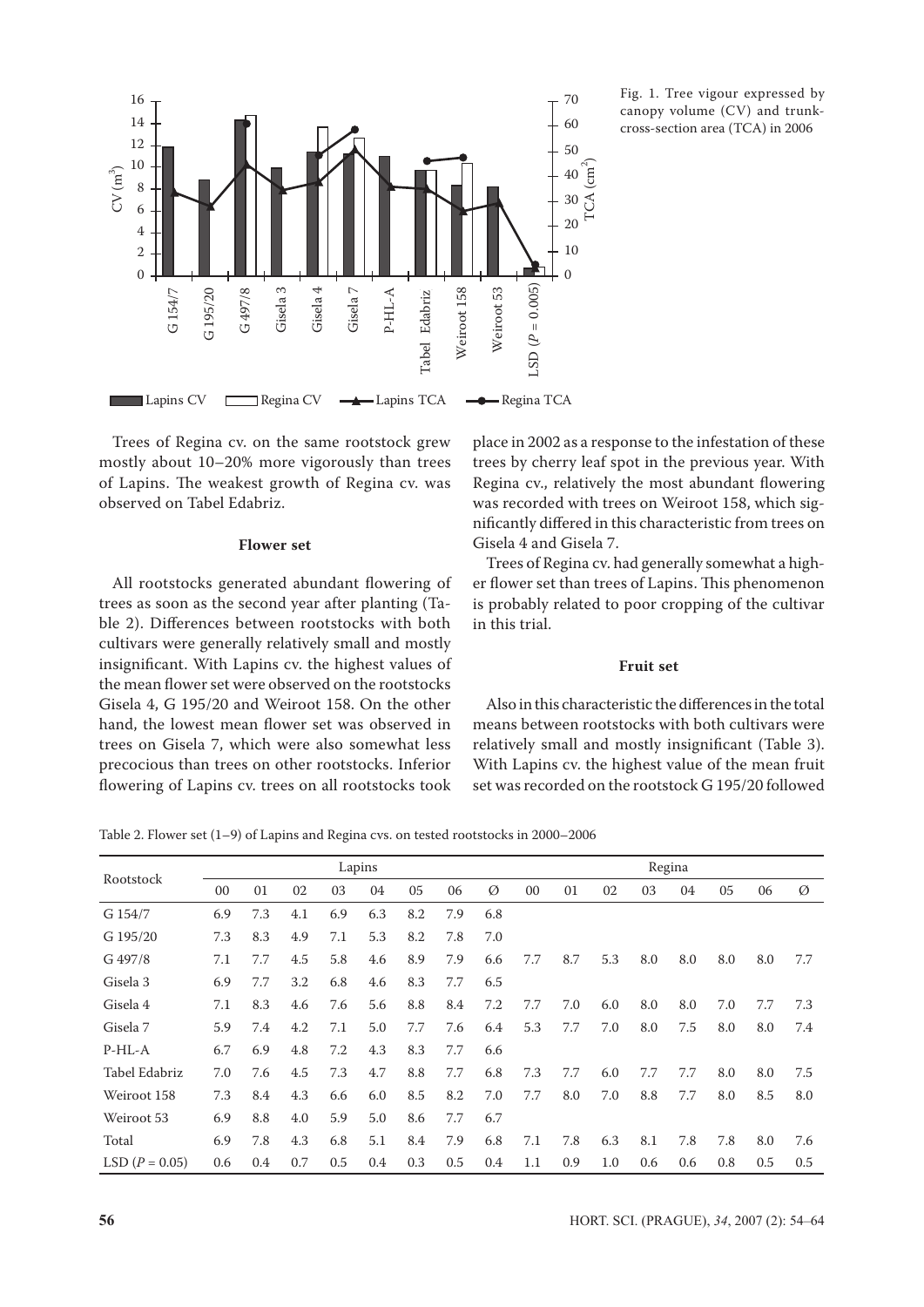Table 3. Fruit set (1–9) of Lapins and Regina cvs. on tested rootstocks in 2000–2006

| Rootstock        |     |     |     | Lapins |     |     |     | Regina |                |     |     |     |     |     |     |     |
|------------------|-----|-----|-----|--------|-----|-----|-----|--------|----------------|-----|-----|-----|-----|-----|-----|-----|
|                  | 00  | 01  | 02  | 03     | 04  | 05  | 06  | Ø      | 0 <sub>0</sub> | 01  | 02  | 03  | 04  | 05  | 06  | Ø   |
| G 154/7          | 6.9 | 5.7 | 3.3 | 6.3    | 4.7 | 6.4 | 4.1 | 4.8    |                |     |     |     |     |     |     |     |
| G 195/20         | 7.3 | 7.2 | 4.2 | 6.4    | 4.6 | 5.8 | 6.1 | 5.4    |                |     |     |     |     |     |     |     |
| G 497/8          | 7.1 | 6.5 | 3.1 | 4.9    | 3.8 | 6.8 | 4.9 | 4.8    | 7.7            | 4.0 | 4.0 | 2.0 | 4.7 | 2.3 | 3.3 | 4.0 |
| Gisela 3         | 6.9 | 6.7 | 2.5 | 6.2    | 3.8 | 5.0 | 5.1 | 4.7    |                |     |     |     |     |     |     |     |
| Gisela 4         | 7.1 | 6.4 | 3.5 | 6.1    | 4.2 | 6.4 | 5.6 | 5.0    | 7.7            | 4.0 | 4.3 | 2.0 | 4.3 | 2.0 | 5.0 | 4.2 |
| Gisela 7         | 5.9 | 6.0 | 3.6 | 6.2    | 4.7 | 6.6 | 5.4 | 4.9    | 5.3            | 5.5 | 4.0 | 3.0 | 5.0 | 3.0 | 4.0 | 4.3 |
| $P-HL-A$         | 6.7 | 6.3 | 4.0 | 5.8    | 3.9 | 6.0 | 5.0 | 4.8    |                |     |     |     |     |     |     |     |
| Tabel Edabriz    | 7.0 | 6.9 | 4.4 | 6.6    | 4.0 | 6.2 | 5.7 | 5.2    | 7.3            | 4.3 | 4.7 | 2.0 | 4.0 | 2.3 | 4.0 | 4.1 |
| Weiroot 158      | 7.3 | 5.8 | 2.8 | 5.3    | 4.7 | 4.4 | 6.7 | 4.7    | 7.7            | 5.0 | 5.0 | 2.3 | 4.0 | 2.0 | 3.0 | 4.1 |
| Weiroot 53       | 6.9 | 6.8 | 2.3 | 4.7    | 4.5 | 5.7 | 5.0 | 4.7    |                |     |     |     |     |     |     |     |
| Total            | 6.9 | 6.4 | 3.4 | 5.9    | 4.3 | 5.9 | 5.4 | 4.9    | 7.1            | 4.6 | 4.4 | 2.3 | 4.4 | 2.3 | 3.9 | 4.1 |
| LSD $(P = 0.05)$ | 0.6 | 0.5 | 0.6 | 0.6    | 0.4 | 0.6 | 0.5 | 0.5    | 1.1            | 0.7 | 0.3 | 0.4 | 0.5 | 0.3 | 0.4 | 0.4 |

by Tabel Edabriz. The lowest values of the fruit set with the cultivar were observed on Gisela 3, Weiroot 158 and Weiroot 53. With Regina cv. no significant differences in total means could be determined within the tested rootstocks.

#### **Yields**

With Lapins cv. the highest yields in kg per tree were recorded on the rootstock Gisela 7 (Table 4). The mean value in this rootstock-cultivar combination reached 2.6 kg, whereas in 3 different years this yield was equal to or close to over 4 kg. Yields in kg per tree of Lapins on G154/7 and Tabel Edabriz were also not significantly lower. On the contrary, the lowest yields were harvested from trees on the rootstocks Weiroot 53 and Weiroot 158.

In the case of Regina cv. the yields were significantly lower because of frost damage of flower buds in 2002, 2003 and 2005. The other reason for the poor yield of the cultivar was probably insufficient cross-pollination in the orchard. Trees of the Regina cv. brought relatively the highest yields per tree on Gisela 7 but the least yields were harvested, on the other hand, from trees of the cultivar on G 497/8 and Tabel Edabriz rootstocks.

Accumulated yields for 2000–2006 calculated for one hectare are presented in Fig. 2. The highest accumulated yield per tree in the case of the Lapins cv. was equal to 21.2 tons, which was harvested from trees on Gisela 7 rootstock. Then, the second rank (18.7 t) in comparison belonged to the rootstock G 154/7 and the third (18.1 t) to Tabel Edabriz. On the other hand, the lowest accumulated yield (7.7 t) of the Lapins was



2000–2006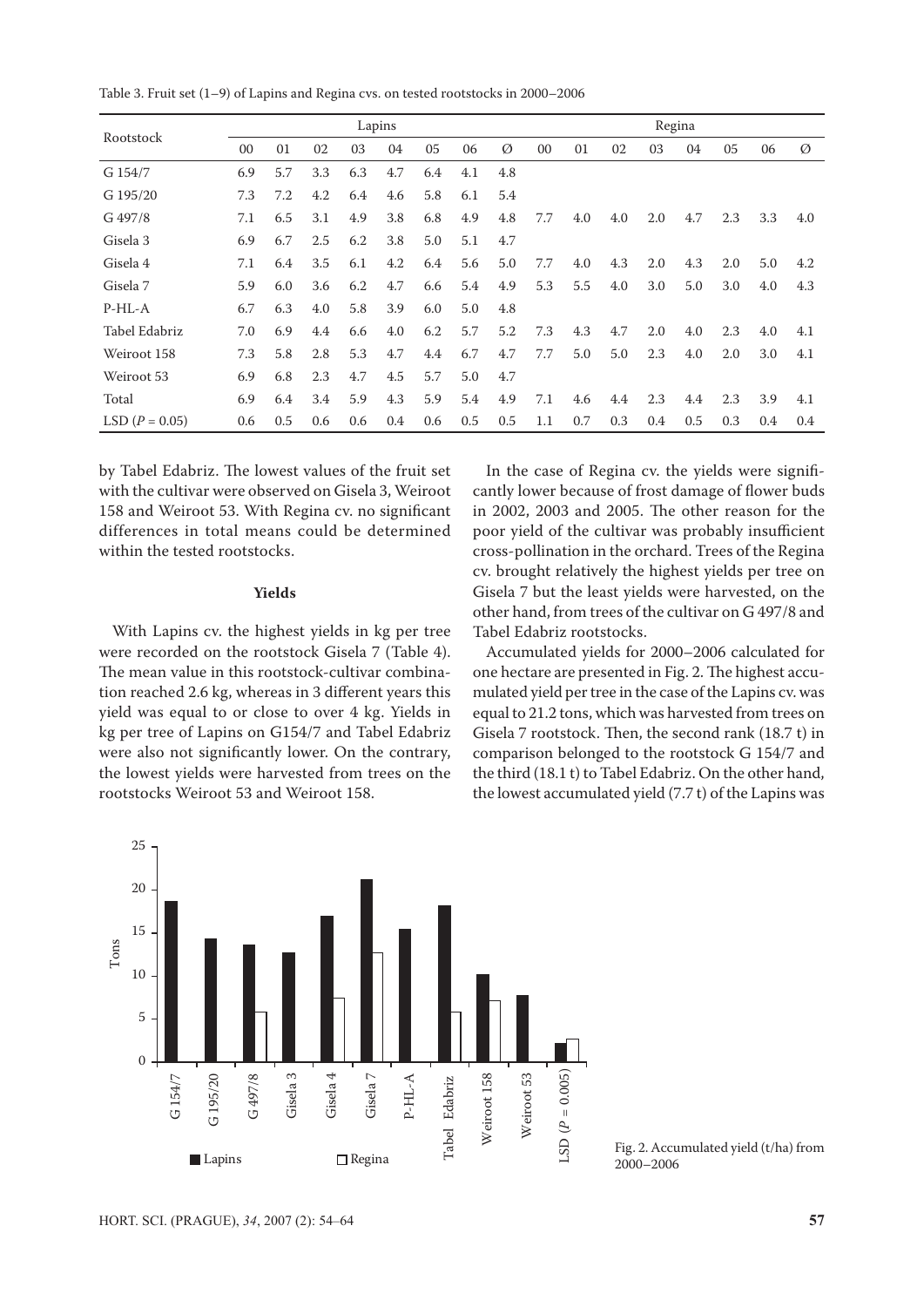

Fig. 3. Mean yield efficiency  $\frac{\text{kg}}{m^3}$ of CV and 100 cm<sup>2</sup> of TCA for 2002–2006

recorded on Weiroot 53. Not much higher (10.1 t) was the yield of the cultivar on Weiroot 158.

Hectare yields of the Regina cv. were about half of the values recorded with Lapins. The highest accumulated yield (12.7 t) for 2000–2006, even with this cultivar, was harvested from trees on Gisela 7 rootstock. On the contrary, with the Regina cultivar the lowest accumulated yields (5.8 t) were harvested on G 497/8 and Tabel Edabriz rootstocks.

# **Yield efficiency**

With the Lapins cv. higher yield efficiencies were calculated for P-HL-A, G 195/20, Tabel Edabriz and G 154/7 rootstocks (Fig. 3). Intermediate levels of yield efficiencies of the cultivar were recorded in trees on rootstocks Gisela 7, Gisela 4 and Gisela 3. The lowest levels of yield efficiency were found on Weiroot 53, G 497/8 and Weiroot 158.

In the case of the Regina cv., the highest yield efficiency was observed on trees grafted on Gisela 7, whereas the lowest levels of the parameter were on G 497/8 and Tabel Edabriz.

#### **Weight of fruits**

The mean fruit weight of Lapins cv. had a span from 8.2 g, found in the case of the rootstock Weiroot 53, to 9.7 g from trees on G 195/20, which was the most outstanding in this respect (Fig. 4). The majority of the tested rootstocks, however, did not differ significantly from one to the other in the characteristic. In the case of the Regina cv. the differences between tested rootstocks were negligible on average. The relatively largest fruits of the cultivar were harvested from trees on Gisela 7 and Tabel Edabriz.

#### **Soluble solids content**

The content of soluble solids in fruits varied in the total means even less than the weight of fruits, and the great majority of differences among tested



<sup>2001–2006</sup>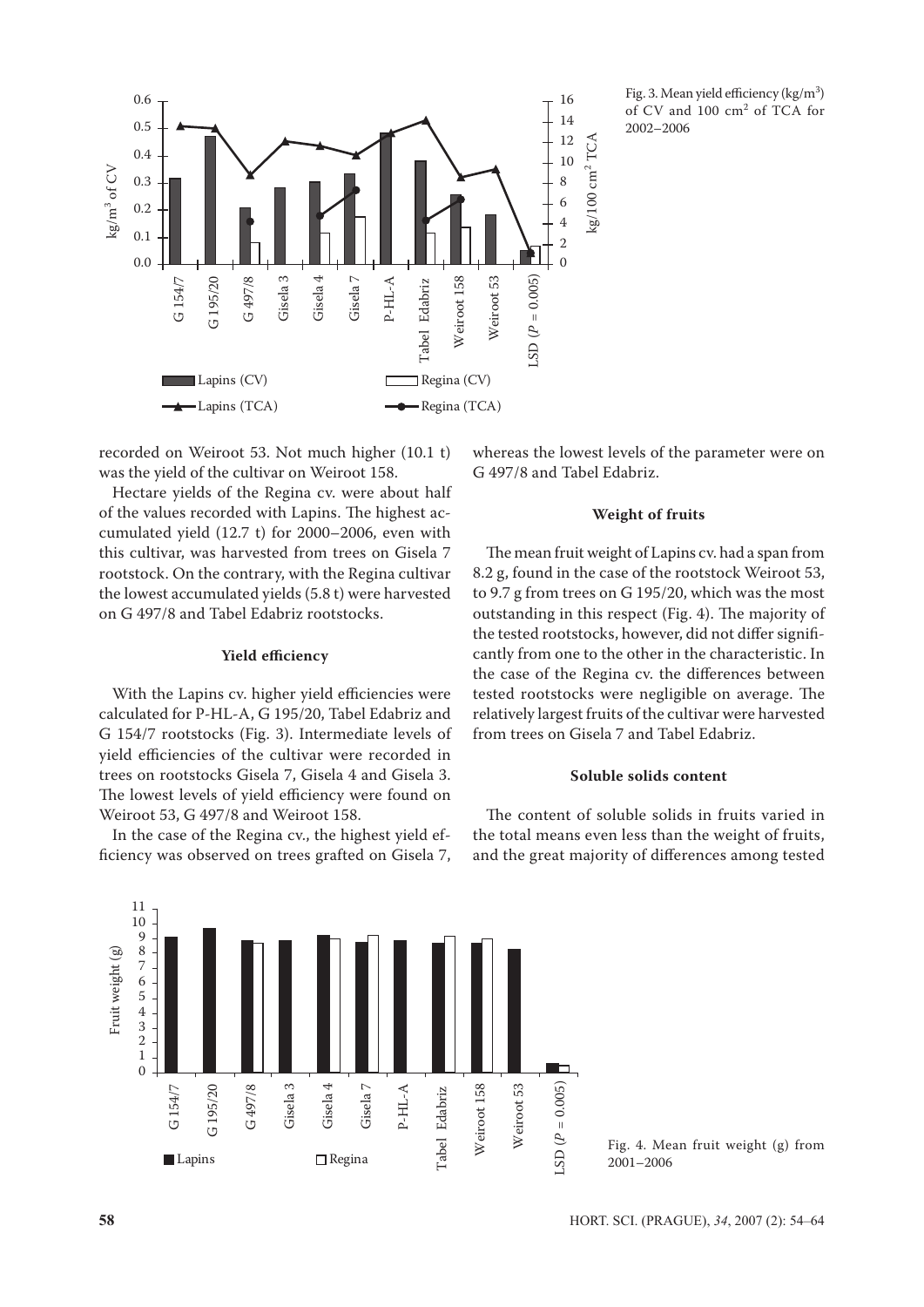

Fig. 5. Mean soluble solids content (%) in fruits from 2001–2006

rootstocks were insignificant (Fig. 5). The highest mean percentage of soluble solids was recorded with fruits of Lapins cv. on Tabel Edabriz rootstock (18.4%), whereas the lowest percentage of soluble solids (17.3%) was found in fruits of the cultivars from trees on the rootstock G 195/20. The data indicate some reverse relationship between the weight of fruits and the content of soluble solids in them, but it was not possible to calculate any significant regression within these complete sets. With the Regina cv. no significant differences between rootstocks in the total percentage of soluble solids were found.

Greater differences in the content of soluble solids in fruits were observed between particular years of the study. With the Lapins cv. the total mean of the soluble solids (from all tested rootstocks) in 2002 amounted to 16.9%, but in the next year 2003, it reached 19.5%. In the case of the Regina cv. the total mean of the soluble solids in 2004 was only 15.9%, whereas in 2006 it was 19.6%.

# **Cracking of fruits**

Except for the years 2002 and 2003, fruit cracking was a serious problem of the Lapins cv. in all years of the testing. In the total means of the cultivar the highest rate (50.1%) of fruit cracking was recorded on Gisela 4 rootstock (Fig. 6). Nearly the same rate of fruit cracking (49.0%) was recorded on G 154/7 rootstock. On the other hand, the lowest level of cracking (36.2%) was observed in fruits of the cultivar from Tabel Edabriz. A low percentage of fruit cracking (37.2%) was found also on Gisela 7.

Fruits of the second cultivar, Regina, cracked on the average about 5 times less. Despite this different level of fruit cracking, differences between rootstocks were obvious as well. The highest percentage of fruit cracking (11.9%) was recorded on fruits of the Regina cv. harvested from trees on the rootstock Gisela 4, whereas the lowest percentage of cracking (6.0%) was found on Tabel Edabriz.



from 2001–2006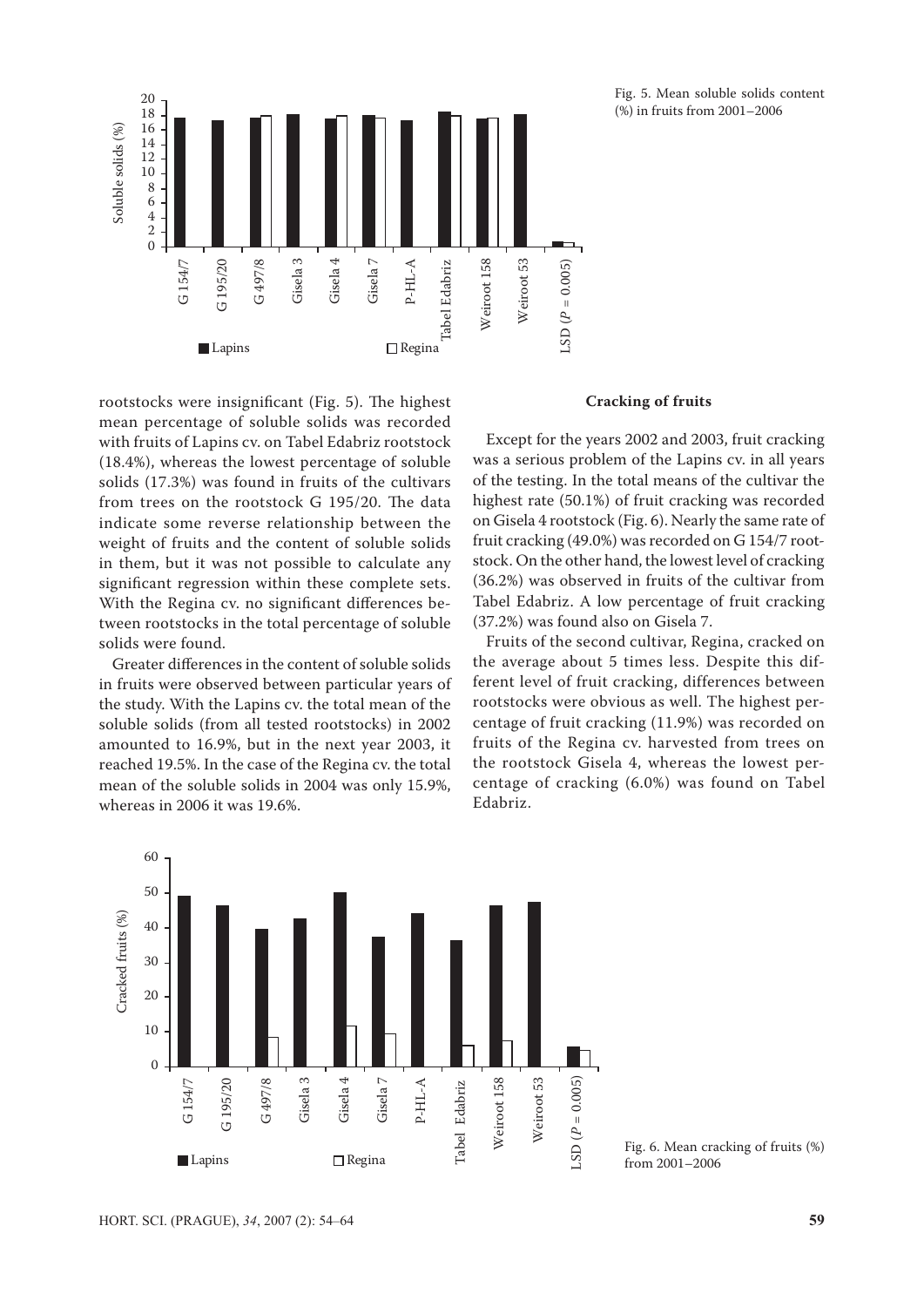

In some years (e.g. 2005) a positive regression of fruit cracking rate on fruit weight was found with the Lapins cv. using a complete set of data (Fig. 9) but in other years this relationship was negligible.

# **Time of flowering**

The tested rootstocks had slightly different but significant influence on the beginning of flowering of the Lapins cv. (Fig. 7). Trees of the cultivar on Gisela 3 rootstock started flowering on average about one day earlier than those on the majority of other rootstocks. On the contrary, trees of the Lapins cv. on the rootstocks G 154/7 and Gisela 4 started flowering about a half day later than the others. In the case of the Regina cv., on which only 5 rootstocks were tested, these differences in the time of flowering were not significant.



Fig. 8. Mean beginning of fruit ripening in calendar days in 2001– 2006

Fig. 9. Regression of fruit cracking on fruit weight with Lapins cv. 2005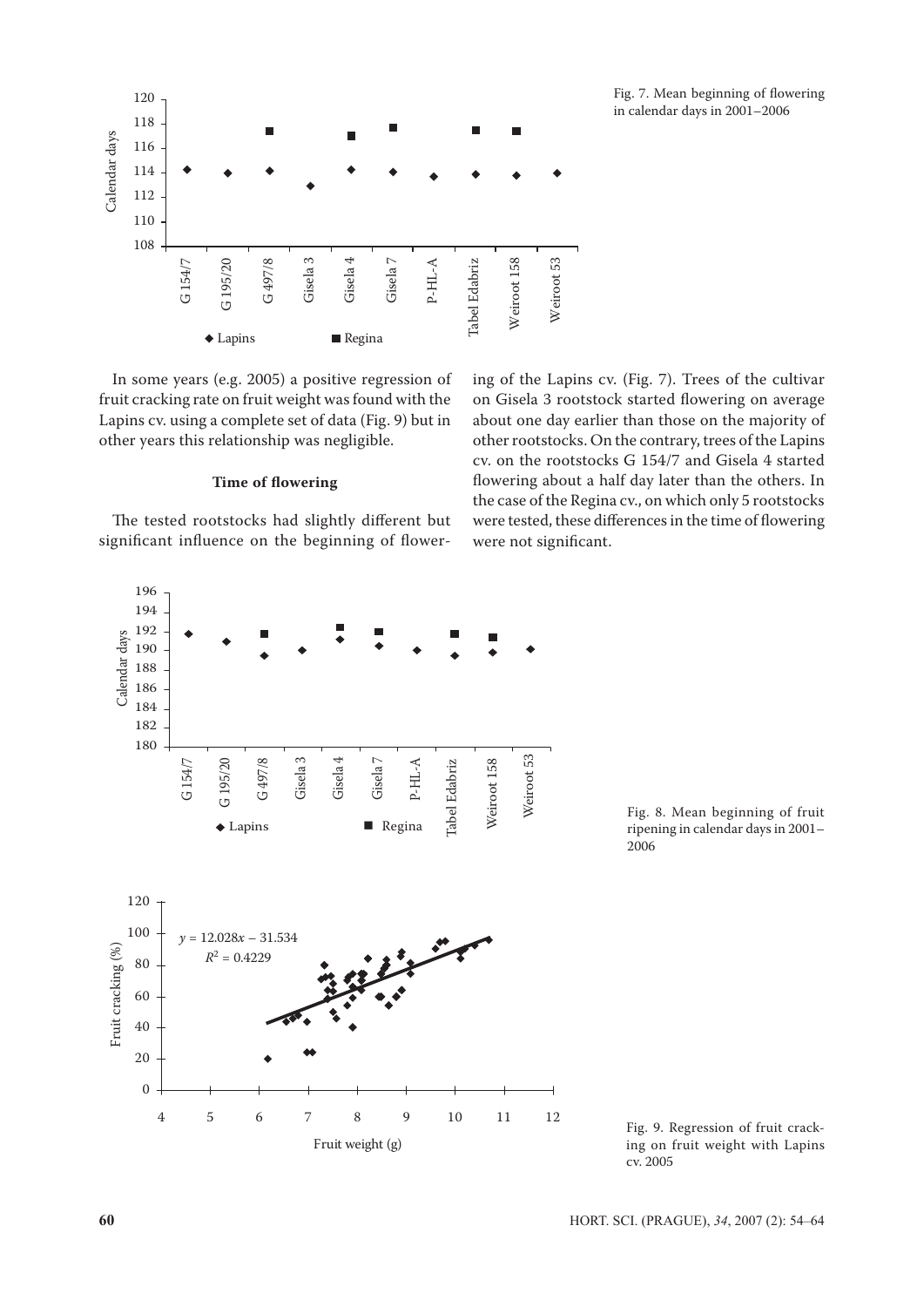

#### Fig. 10. Regression of fruit ripening on fruit set with Lapins cv. 2000–2006

#### **Time of ripening**

Similar to the time of flowering, the time of fruit ripening was also significantly influenced by the tested rootstocks, especially with the Lapins cv. (Fig. 8). The span of the mean time of fruit ripening of the cultivar on tested rootstocks was equal to 2.3 days. The earliest ripening was recorded on the rootstock Tabel Edabriz and the latest ripening on the rootstock G 154/7. In the case of Regina the span in time of ripening among different rootstock was shorter  $-1.2$  days. The earliest ripening was observed on the rootstock Weiroot 158 and the latest on Gisela 4.

A slightly positive relationship was revealed within the trees of the Lapins cv. between fruit set and time of fruit ripening (Fig. 10). This association, however, could explain only a small part of the above-mentioned variability in this characteristic. For example, trees of the Lapins cv. on the rootstock Tabel Edabriz, which were distinguished by the earliest fruit ripening, had on average a rather high fruit set.

### **DISCUSSION**

#### **Scion compatibility**

Two rootstocks – Weiroot 53 and Weiroot 158 should not be recommended for growing of the Lapins cv. in the Czech Republic because of poor scion compatibility and a high rate of tree mortality. Lapins on Tabel Edabriz also does not seem to be quite trouble-free in this respect. On the other hand, the Regina cv. had no problems on these rootstocks either with symptoms of poor scion compatibility or with tree dieback.

In the case of Weiroot 53, tree losses reported from trials in Germany excluded this rootstock from commercial growing (Stehr 2001, 2005). This author further mentioned that several cultivars had health

Table 4. Mean yield (kg per tree) of Lapins and Regina cvs. on tested rootstocks in 2001–2006

|                  |     |     |     | Lapins |     |     | Regina |     |     |     |     |              |     |     |  |
|------------------|-----|-----|-----|--------|-----|-----|--------|-----|-----|-----|-----|--------------|-----|-----|--|
| Rootstock        | 01  | 02  | 03  | 04     | 05  | 06  | Ø      | 01  | 02  | 03  | 04  | 05           | 06  | Ø   |  |
| G 154/7          | 0.8 | 0.5 | 4.3 | 2.7    | 2.9 | 2.8 | 2.3    |     |     |     |     |              |     |     |  |
| G 195/20         | 1.2 | 0.2 | 2.0 | 1.6    | 1.6 | 4.2 | 1.8    |     |     |     |     |              |     |     |  |
| G 497/8          | 1.1 | 0.3 | 1.5 | 1.5    | 2.1 | 3.9 | 1.7    | 0.5 | 0.4 | 0.7 | 1.4 | 0.1          | 0.7 | 0.6 |  |
| Gisela 3         | 1.0 | 0.2 | 2.5 | 1.6    | 0.9 | 3.4 | 1.6    |     |     |     |     |              |     |     |  |
| Gisela 4         | 1.3 | 0.3 | 3.0 | 2.5    | 1.8 | 3.8 | 2.1    | 0.3 | 0.5 | 1.0 | 1.7 | 0.1          | 1.0 | 0.8 |  |
| Gisela 7         | 1.0 | 0.3 | 4.2 | 2.3    | 4.1 | 4.0 | 2.6    | 0.6 | 0.6 | 1.5 | 3.1 | 0.2          | 2.0 | 1.3 |  |
| $P-HL-A$         | 1.0 | 0.8 | 2.5 | 1.9    | 2.8 | 2.7 | 2.0    |     |     |     |     |              |     |     |  |
| Tabel Edabriz    | 1.6 | 0.5 | 2.8 | 2.3    | 2.2 | 4.2 | 2.3    | 0.3 | 0.4 | 0.5 | 0.8 | 0.2          | 1.7 | 0.6 |  |
| Weiroot 158      | 0.5 | 0.2 | 0.8 | 1.0    | 1.0 | 4.1 | 1.3    | 0.6 | 1.0 | 0.8 | 1.4 | $\mathbf{0}$ | 0.7 | 0.8 |  |
| Weiroot 53       | 0.6 | 0.1 | 0.9 | 1.0    | 0.9 | 2.4 | 1.0    |     |     |     |     |              |     |     |  |
| Total            | 1.0 | 0.3 | 2.5 | 1.8    | 2.0 | 3.5 | 1.9    | 0.5 | 0.6 | 0.9 | 1.7 | 0.1          | 1.2 | 0.8 |  |
| LSD $(P = 0.05)$ | 0.4 | 0.2 | 0.6 | 0.3    | 0.5 | 0.4 | 0.4    | 0.2 | 0.3 | 0.4 | 0.5 | 0.2          | 0.3 | 0.3 |  |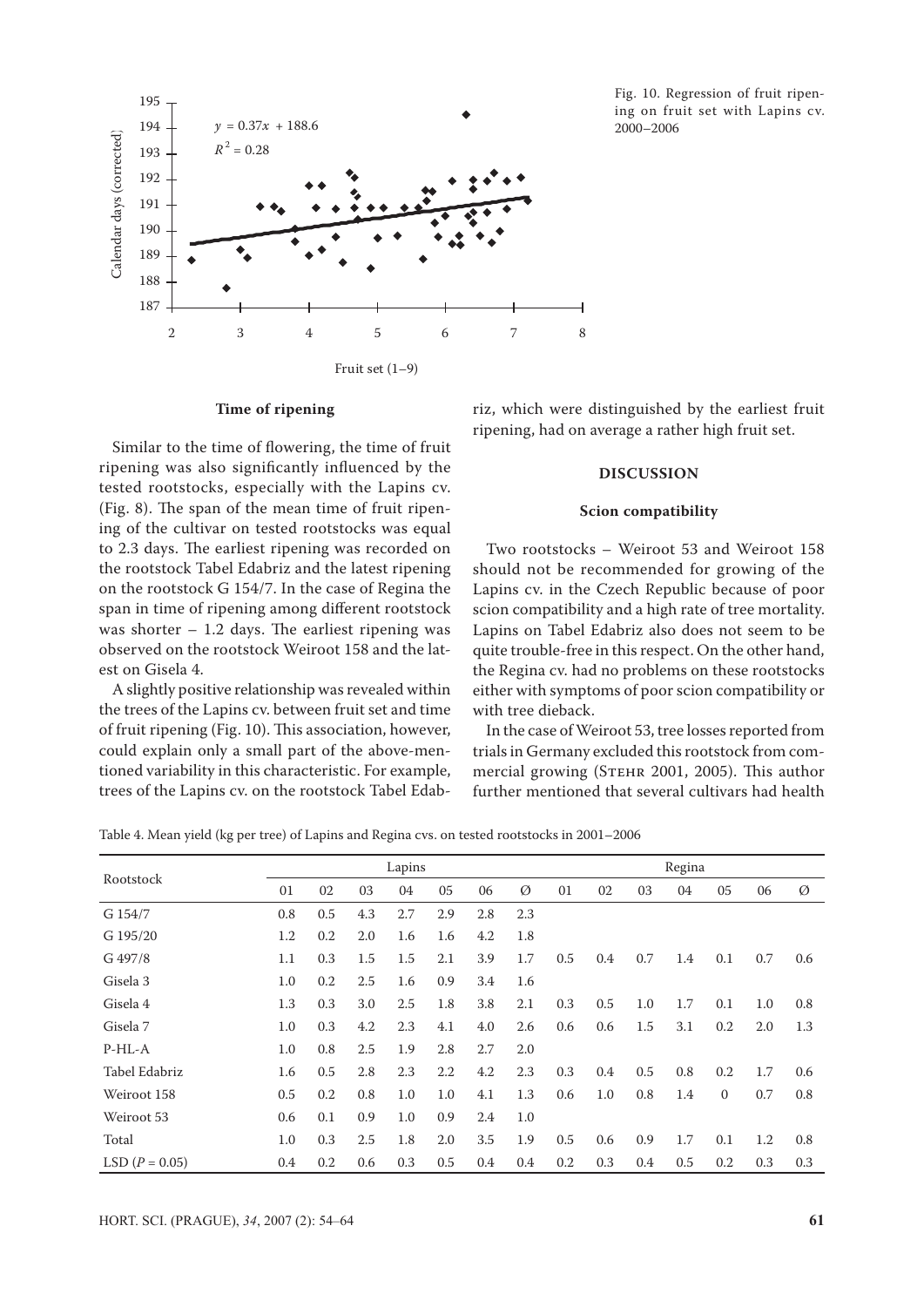problems on Weiroot 158. Mortality of trees on this rootstock was reported also from Slovenia (Usenik et al. 2006). On the contrary, Weiroot 158 proved to be the best adapted clonal rootstock for the Hungarian climate (BUJDOSÓ, HROTKÓ 2005). Also in Utah, USA Weiroot 158 had the highest survival rate, whereas the greatest tree mortality was recorded on Gisela 3 and Gisela 4 (KAPPEL et al. 2005).

#### **Tree vigour**

This study confirmed considerable differences in tree vigour among tested rootstocks. It makes possible for the grower a method to choose the proper rootstock according to soil quality and the tree spacing used in the orchard (Blažková 2001).

A prolonged period of observation contributed to more precise classification of the rootstocks in this characteristic. The rootstock G 154/7, which developed the largest tree canopy in the first few years (Blažková, Hlušičková 2004), should be finally classified as medium vigorous only. The rootstock G 195/20 could be classified as the most dwarfing based upon this study. On the contrary, trees of Weiroot 53 and Weiroot 158 grafted by the Lapins cv., which grew very weak, did not probably indicate strong dwarfing potential of the rootstocks but rather poor scion compatibility of these combinations.

In the western part of North America the most dwarfing rootstocks were Weiroot 53, Gisela 3 and Tabel Edabriz (Kappel et al. 2005). Also in Germany Gisela 3 was considered as a more dwarfing rootstock (Franken-Bembenek 2004), which was not fully confirmed in this study.

In a rootstock trial in Slovenia, G 195/20 and Weiroot 158 were ranged as semi-dwarfing rootstocks, whereas Tabel Edabriz was classified as the least vigorous (Usenik et al. 2006). The most dwarfing potential of Tabel Edabriz was also found in the first sweet cherry rootstock trial in Holovousy (Blažková, Hlušičková 2003). Rather contradictory results regarding tree vigour of Weiroot 158 came from Germany. Upon the conclusion of German national trials it was ranged as vigorous, but according to results from northern Germany it seems to be more dwarfing (STEHR 2005).

This study also disclosed certain limitations of tree vigour evaluation in a dense planting. As soon as the tested trees fill up the allotted space in the planting their next growth have to be regulated by restricted pruning. Therefore, measuring the canopy volume with advanced tree aging becomes less accurate as indices of natural tree vigour. Similarly, the development of trunk-cross-section area can be negatively influenced by the increasing competition of adjacent trees. For these reasons, the nature of tree vigour should preferably be evaluated in plantings with sufficiently free spacing.

# **Yields**

Yields in this study were to a great extent reduced by the damage of flowers from late spring frosts. This was especially the case of the Regina cv. where severe frost damage of flower buds took place in the years 2002, 2003 and 2005. Poor cropping of the Regina cv. in this orchard was probably also due to insufficient cross-pollination. The Regina cv. flowers very late and the time of flowering of other cultivars in some years might not be late enough for sufficient over-lapping.

The tested rootstocks influenced actual yields mostly by the different size of canopy volume. Otherwise differences in flower set and in fruit set among the tested rootstocks were very small and mostly statistically insignificant. Inferior cropping of the Lapins cv. on Weiroot 53 and Weiroot 158 was obviously connected to their poor scion compatibility. In addition to these two, Gisela 3 rootstock was only slightly under the average in this respect.

#### **Yield efficiency**

With the Lapins cv., yield efficiency in this study was generally adversely related to the tree vigour. The most productive in relation to tree size was the rootstock G 195/20, followed by P-HL-A and Tabel Edabriz, whereas the least productive in this relation was the most vigorous rootstock G 497/8. The above-mentioned rule, however, did not fully hold for rootstocks evaluated after grafting the Regina cv. With this set of data the most productive was Gisela 7, which was classified as being vigorous.

In Hungarian conditions, where the tolerance to drought is important, the most productive was Weiroot 158 and the least productive was P-HL-A (Bujdosó, Hrotkó 2005). On the contrary, in trials in Poland P-HL-A was distinguished by the highest yield efficiency (Grzyb et al. 2005). In a rootstock trial in Slovenia, Tabel Edabriz was evaluated as the rootstock with the highest yield efficiency (Usenik et al. 2006). In Germany, the highest productivity was achieved with Tabel Edabriz, Gisela 5 and G 195/20 (Hilsendegen 2005).

#### **Weight of fruits**

The fruit weight of the Lapins cv. was mostly negatively dependent on fruit set as it was already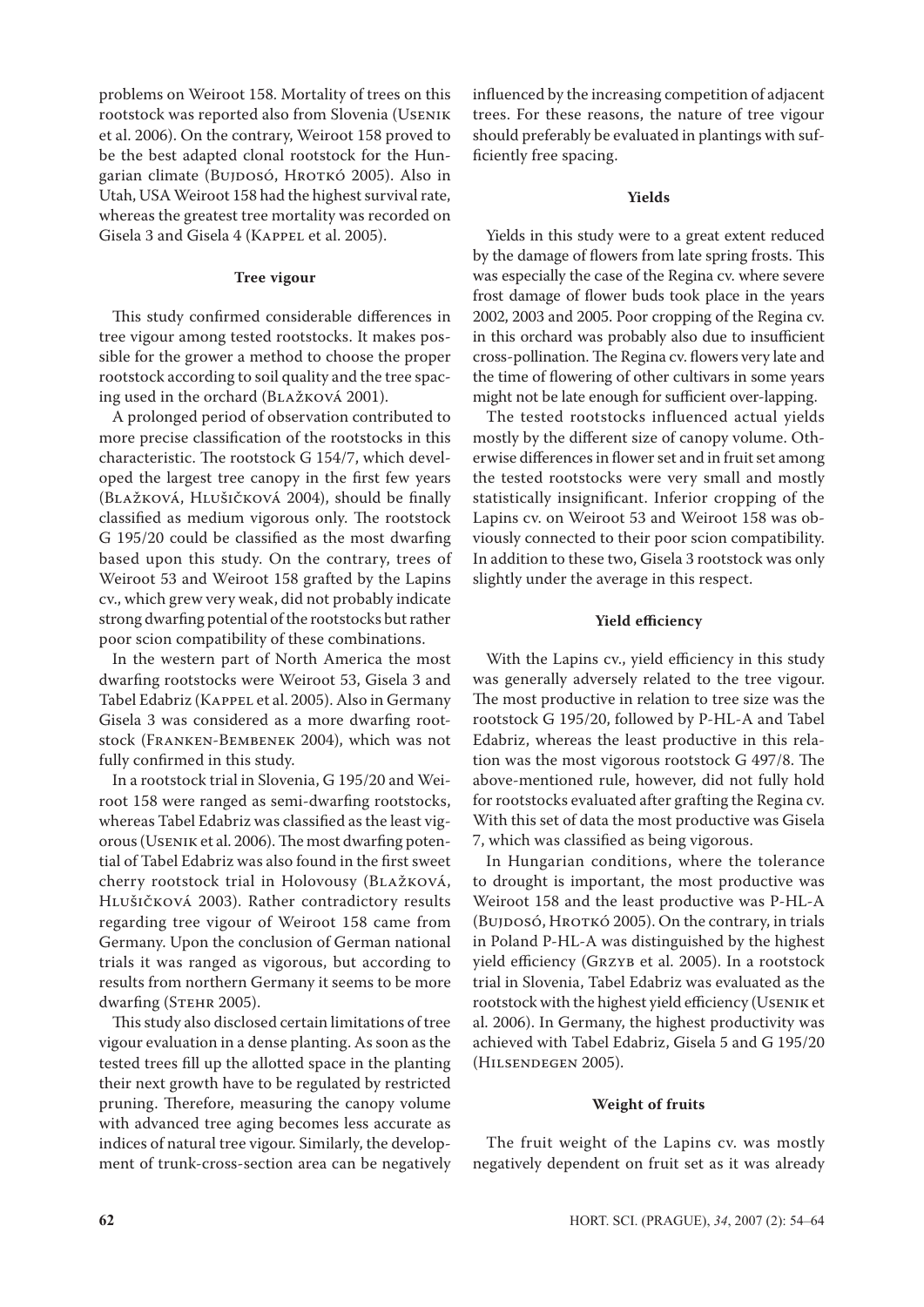found in the first stage of the study (Blažková, Hlušičková 2004). Therefore, the largest fruit size recorded in the case of the rootstock G 195/20 (which was also distinguished by a higher fruit set) should be considered as an interesting exception of the rule. The completely opposite relationship between fruit set and fruit weight that was found in the first years of the study with the Regina cv. did not occur any more in the latter years.

# **Soluble solids content**

As the results of this study showed, the content of soluble solids in sweet cherry fruits is mostly dependent on conditions during the year. Weather conditions a few days prior to harvest are in all probability the most important. The question arises by how much, if any, these values could be directly modified by the rootstock itself. Hitherto data from the study indicate that fruit size could be another factor worth consideration and that the total effect of the rootstock on the characteristic is rather small.

#### **Cracking of fruits**

This study also supplied numerous data on fruit cracking, especially in the case of the susceptible cultivar Lapins. Differences in fruit cracking of the cultivar among different rootstocks were highly significant. Gisela 7 had especially a positive effect on the characteristic. At present, only the size of the fruit was correlated in some years with the rate of cracking. In Hungary, a different influence of particular rootstocks on fruit cracking was also observed (Bujdosó, Hrotkó 2005).

# **Time of flowering**

Several rootstocks tested in this study differed significantly from each other in the time of flowering of the Lapins cv. Analogous variation in the time of flowering within rootstocks of the Gießen series was reported previously from Germany (FRANKEN-Bembenek 1995). Also in Hungary, all scion cultivars budded on Gisela 5 started blooming 1 or 2 days earlier than on the control Mazzard (BUJDOSÓ, HROTKÓ 2005). The differences might be important in orchard planning regarding pollination.

### **Time of ripening**

Some of the tested rootstocks changed somewhat the normal time of fruit ripening. The greatest dif-

ference was found in the comparison between Tabel Edabriz and G 154/7 with the Lapins cv. In Hungary, the Germersdorfi 3 cv. on Gisela 5 ripened 1 or 2 days earlier than on other rootstocks (BujDosó, HROTKÓ 2005). In Poland, three sweet cherry cultivars ripened on P-HL-A rootstock 3or 4 days earlier than on Mazzard (Rozpara et al. 2004).

In the search for factors that are behind the phenomenon, a slight positive relationship was calculated within the trees of the Lapins cv. between fruit set and the time of fruit ripening. This correlation, however, could explain only a small part of the variability in the time of fruit ripening. Significant influence of certain rootstocks on the time of fruit ripening of the sweet cherry was also observed in our earlier study in which other sweet cherry rootstocks were included (BLAŽKOVÁ, HLUŠIČKOVÁ 2001).

#### **CONCLUSIONS**

From a complex evaluation of these rootstocks in the trial the following conclusions could be drawn:

- G 195/5 appears as the most promising among the new rootstocks tested with the Lapins cv. regarding smaller tree size, higher yield efficiency and better quality of fruits.
- Both P-HL-A and Tabel Edabriz proved to be reliable rootstocks for modern sweet cherry orchards established in domestic soil and climatic conditions.
- The highest rate of mortality and symptoms of poor scion compatibility with the Lapins cv. were observed on Weiroot 53 and Weiroot 158.
- The most vigorous of the tested rootstocks was G 497/8 followed by Gisela 7 and Gisela 4. An intermediate vigour was recorded on trees on G 154/7, P-HL-A, Gisela 3 and Tabel Edabriz. The least vigorous rootstocks were G 195/20, Weiroot 158 and Weiroot 53.
- The highest accumulated yield per tree of the Lapins cv. (21.2 tons) was harvested from trees on Gisela 7 rootstock.
- With the Lapins cv. higher yield efficiencies were calculated for P-HL-A, G 195/20 and, Tabel Edabriz rootstocks. In the case of the Regina cv. the highest yield efficiency was on Gisela 7.
- The mean fruit weight of the Lapins cv. had a span from 8.2 g (Weiroot 53) to 9.7 g (G 195/20).
- Significant differences between the tested rootstocks were found also in the time of tree flowering and ripening.
- With the Lapins cv. the lowest fruit cracking was observed on fruits from Tabel Edabriz and Gisela 7.